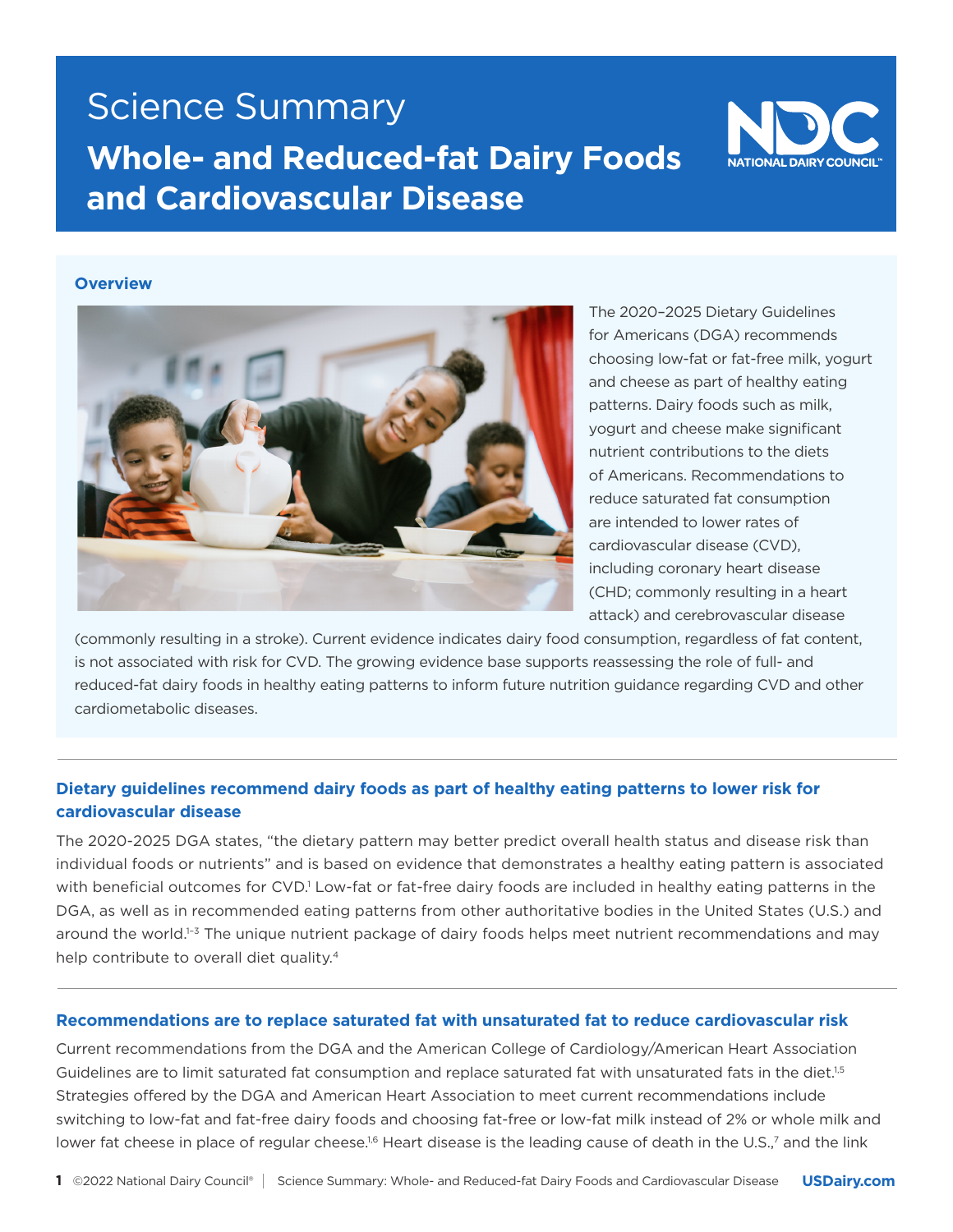

between saturated fat consumption and low-density lipoprotein (LDL) cholesterol (an established risk factor for CVD)<sup>8</sup> has been a primary rationale for recommending low-fat or fat-free dairy foods. However, research evaluating the link between dairy food consumption and health outcomes like heart attack and stroke has yielded different conclusions than research on the impact of saturated fat consumption on biomarkers of disease, such as LDLcholesterol. Current evidence indicates that dairy food consumption is not linked to risk of CVD, and in some cases is linked to reduced risk.<sup>9</sup>

## **Dairy food consumption, regardless of fat content, does not increase risk for cardiovascular disease: systematic reviews and meta-analyses**

Authoritative guidance advises reducing saturated fat consumption in general. At the same time, a large body of evidence published over the last two decades indicates that total dairy consumption, whether full-fat or low-fat, does not increase risk for CVD.<sup>9,10</sup> A systematic review published in 2016, based on meta-analyses of prospective cohort studies, concluded total dairy consumption was not associated with risk for CVD (based on moderate-quality evidence).<sup>9</sup> In 2017, a meta-analysis of 29 cohort studies with 938,465 participants reported no association between total dairy consumption, including high- and low-fat varieties, and CHD or CVD.<sup>11</sup> Three other recent meta-analyses of prospective cohort studies also reported dairy consumption had an inverse association with CVD risk<sup>12</sup> and CVD mortality<sup>13</sup> or a neutral association with CHD risk.<sup>14</sup> A 2021 French prospective study found no association between dairy consumption and CVD or CHD risk.15 A 2021 meta-analysis of 55 prospective cohort studies found that total dairy consumption was associated with lower risk for CHD, stroke and hypertension.16 Similarly, a 2021 systematic review and meta-analysis reported consumption of total dairy, low-fat dairy (including milk and yogurt with fat content lower than full-fat equivalents and low-fat cheese) and full-fat dairy (including full-fat milk and yogurt and high-fat cheese) had no association with CHD or ischemic stroke.<sup>17</sup>

## **Potential underlying mechanisms behind the relationship between dairy fat consumption and CVD risk: randomized controlled trials**

#### *Blood lipids*

Randomized controlled trials (RCTs) have been designed to test the potential mechanisms underlying the observed benefits of total and full-fat dairy consumption on risk for CVD. In 2021, one meta-analysis of RCTs found that dairy consumption had no significant effect on lipids, including total, LDL and high-density lipoprotein (HDL) cholesterol, and triglycerides (TG).<sup>18</sup> A year prior, another meta-analysis of RCTs found that probiotic yogurt consumption significantly reduced total and LDL-cholesterol in subjects with mild to moderate hypercholesterolemia without significant effects on HDL cholesterol and TG.<sup>19</sup> Recent RCTs have similarly indicated that full-fat dairy consumption does not adversely affect blood lipids.<sup>20-22</sup> For instance, Engel et al. demonstrated that when healthy adults consumed 0.5 liters of full-fat or fat-free milk per day for three weeks as part of their habitual diet, there were no significant differences in effects on total and LDL-cholesterol or TG concentrations.23 When comparing reduced- or full-fat versus low-fat dairy consumption, Mitri et al. demonstrated no differences in lipid parameters in subjects with type 2 diabetes after six months.24 Lastly, Schmidt et al. showed that over three servings of full-fat milk, cheese and yogurt daily for twelve weeks did not affect blood lipids, including total, LDL and HDL cholesterol or TG when compared with a low-dairy and low-fat dairy diet in men and women with metabolic syndrome.<sup>25</sup>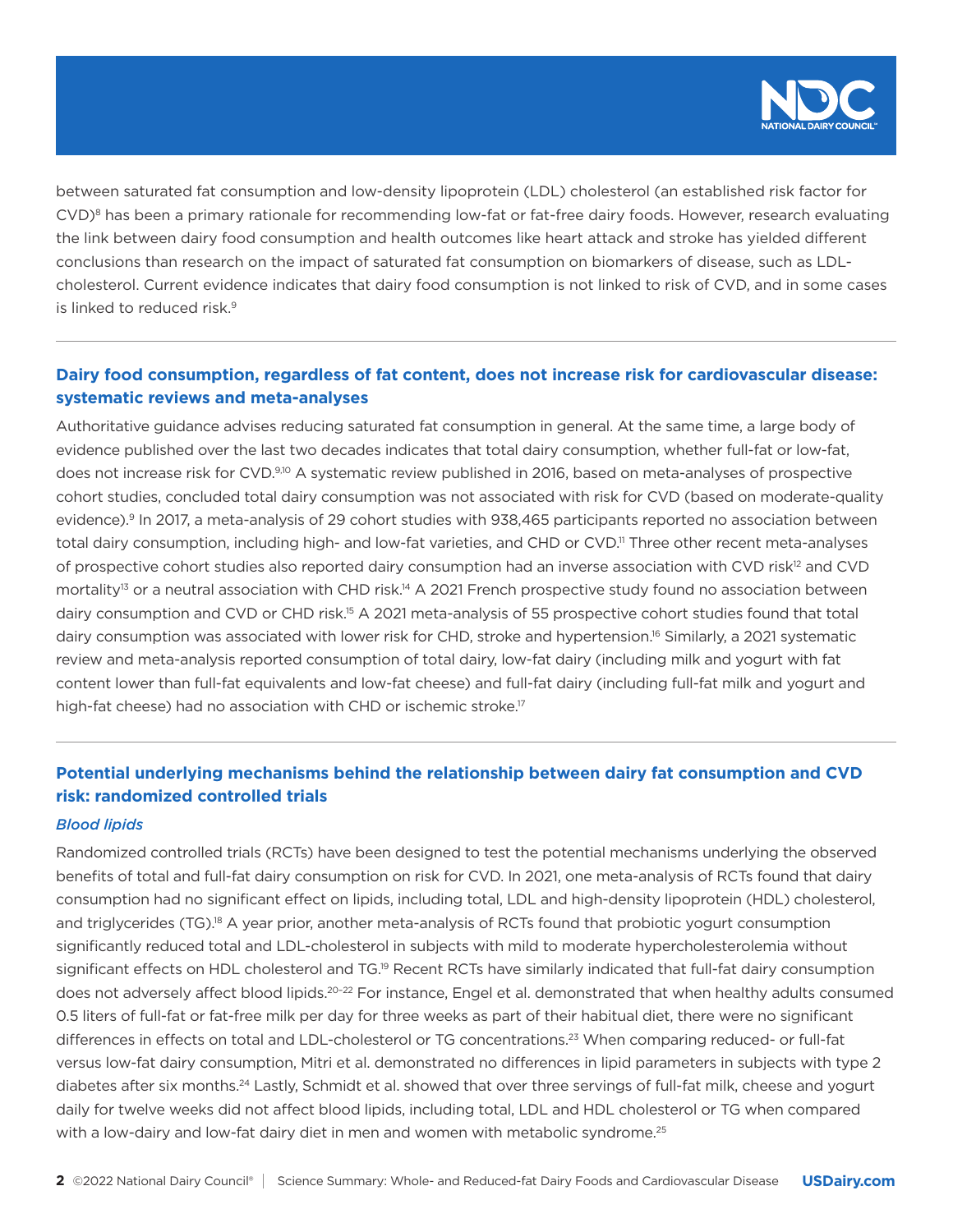

#### *Blood pressure*

RCTs indicate a neutral<sup>20,22,24-26</sup> or beneficial<sup>27,28</sup> effect of dairy fat consumption on blood pressure. For example, compared with no dairy consumption, consuming full-fat dairy for four weeks did not significantly affect blood pressure or vascular function.<sup>26</sup> When researchers compared a high-dairy diet with a low-dairy diet for six weeks, the high-dairy diet (composed of reduced-fat dairy foods) resulted in lower systolic and diastolic blood pressure in overweight men and women.27 McDonald et al. showed that milk consumption, regardless of fat content, attenuated impairments in vascular endothelial function by limiting oxidative stress in individuals with prediabetes.<sup>29</sup> A trial conducted in adolescent boys who were regular soda drinkers showed that consuming reduced-fat milk instead of soda for three weeks resulted in significantly lower systolic blood pressure.<sup>28</sup>

### **Milk is a complex food: The unique role of dairy fat and the dairy food matrix in health**

The fat in milk is the most complex of all naturally occurring fats.<sup>30,31</sup> Bovine milk fat contains over 400 types of fatty acids, including short-, medium- and long-chain fatty acids ranging in length from four to 24 carbons.30 Only about 15 of the identified fatty acids are present at levels of 1 percent or higher which underscores the intricate complexity of the lipid composition of milk.<sup>30</sup> The unique composition of milk fat in whole-fat dairy foods is a topic of ongoing research investigation.

Evidence indicates that the food matrix of dairy foods may modulate the effects of dairy fat on CVD biomarkers and associated risk.32,33 A case-cohort study across nine European countries observed that CHD incidence was higher per 1% increase in energy consumption of saturated fat from red meat and butter, whereas it was lower per 1% increase in energy consumption of saturated fat from yogurt and cheese.<sup>34</sup> Other research has reported that consumption of saturated fats from dairy foods is associated with differential effects on cardiometabolic risk factors,<sup>35</sup> including favorable effects on CVD<sup>36</sup> and ischemic heart disease<sup>37</sup> risk. In addition, emerging evidence suggests that milk polar lipids, a class of fats unique to dairy, play a beneficial role on cardiometabolic health through mechanisms that modulate lipid metabolism, gut health and systemic inflammation.<sup>38</sup> Thus, the complexity of dairy fat, which is part of the total food matrix of milk, yogurt and cheese, might help explain why the link between dairy food consumption and neutral or lower CVD risk is independent of saturated fat content. Research in this area is ongoing, and there is not yet a precise understanding of the mechanisms involved.

#### **Conclusion**

The current body of evidence indicates dairy foods, regardless of fat content, contribute beneficial nutrients to the diet and are not associated with increased risk for CVD. As Drouin-Chartier et al. concluded, "although there are still key research gaps to address, evidence suggests either a neutral or a favorable association between dairy intake and cardiovascular-related outcomes. These data are consistent with current dietary guidelines, which place dairy as one of the pillars of healthy eating. However, the review also emphasized that the recommendation to focus on low-fat in place of regular- and high-fat dairy is currently not evidence-based. Further research is needed to specifically address this key research gap."9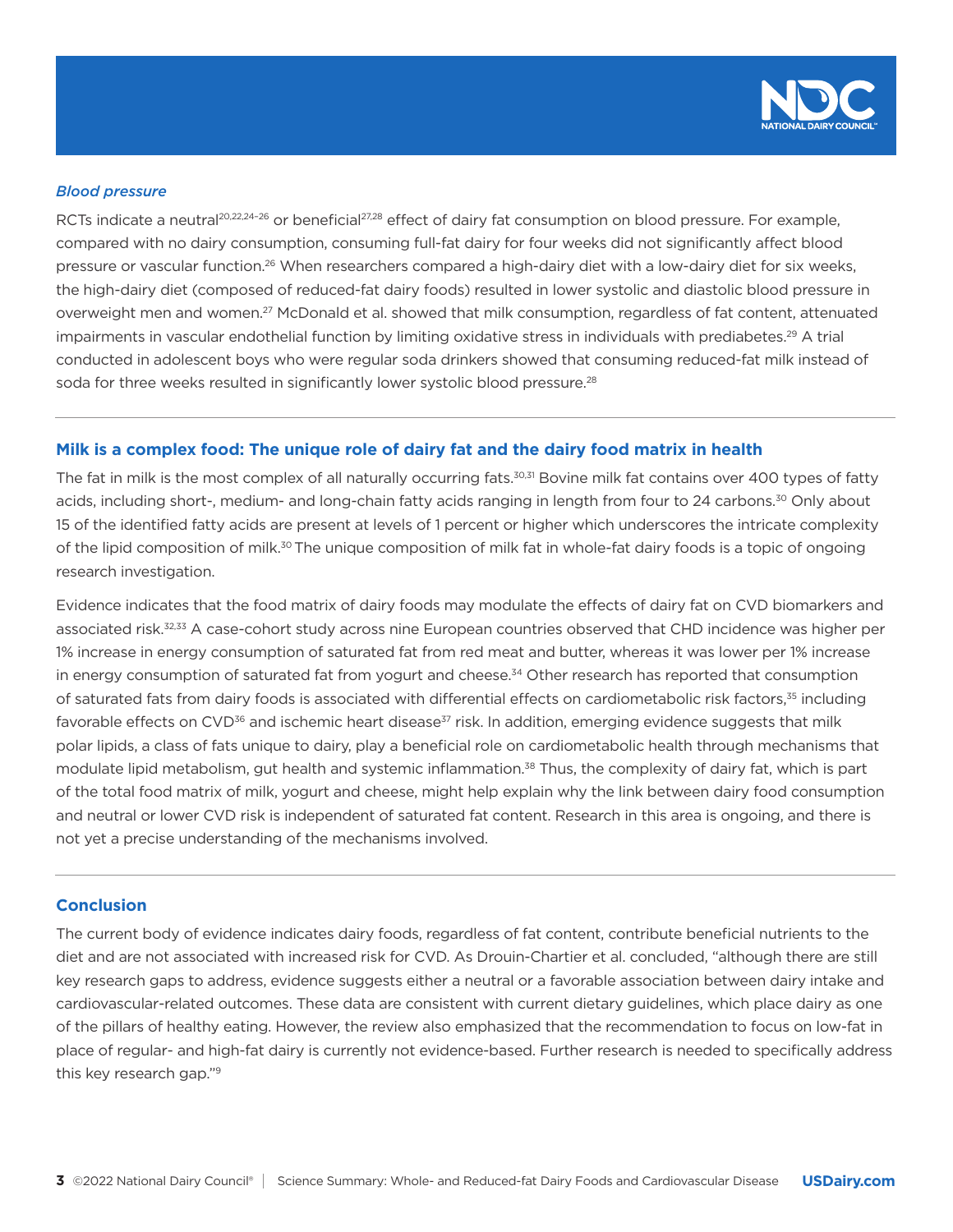

#### **References**

- U.S. Department of Agriculture and U.S. Department of Health and Human Services. Dietary guidelines for Americans, 2020-2025. 9th Edition [Internet] [cited 2022 Jan 18]; Available from: https://www.dietaryguidelines.gov/.
- 2 van Horn L, Carson JAS, Appel LJ, Burke LE, Economos C, Karmally W, Lancaster K, Lichtenstein AH, Johnson RK, Thomas RJ, et al. Recommended dietary pattern to achieve adherence to the American Heart Association/American College of Cardiology (AHA/ACC) guidelines: A scientific statement from the American Heart Association. Circulation; 2016;134:e505–29.
- <sup>3</sup> Comerford KB, Miller GD, Boileau AC, Masiello Schuette SN, Giddens JC, Brown KA. Global review of dairy recommendations in food-based dietary guidelines. Frontiers in Nutrition; 2021;8:247.
- 4 Fulgoni VL, Keast DR, Auestad N, Quann EE. Nutrients from dairy foods are difficult to replace in diets of Americans: food pattern modeling and an analyses of the National Health and Nutrition Examination Survey 2003-2006. Nutrition Research; 2011;31:759–65.
- 5 Arnett DK, Blumenthal RS, Albert MA, Buroker AB, Goldberger ZD, Hahn EJ, Himmelfarb CD, Khera A, Lloyd-Jones D, McEvoy JW, et al. 2019 ACC/AHA guideline on the primary prevention of cardiovascular disease: A report of the American College of Cardiology/American Heart Association Task Force on Clinical Practice Guidelines. Circulation; 2019;140:e596–646.
- <sup>6</sup> The American Heart Association diet and lifestyle recommendations [Internet]. American Heart Association. [cited 2022 Jan 18]. Available from: https:// www.heart.org/en/healthy-living/healthy-eating/eat-smart/nutrition-basics/aha-diet-and-lifestyle-recommendations.
- 7 Murphy SL, Kochanek KD, Xu J, Arias E. Mortality in the United States, 2020 (NCHS Data Brief No. 427) [Internet]. 2021 Dec. Available from: https:// www.cdc.gov/nchs/products/databriefs/db427.htm.
- <sup>8</sup> Virani SS, Alonso A, Aparicio HJ, Benjamin EJ, Bittencourt MS, Callaway CW, Carson AP, Chamberlain AM, Cheng S, Delling FN, et al. Heart disease and stroke statistics—2021 update. Circulation; 2021;E254–743.
- 9 Drouin-Chartier JP, Brassard D, Tessier-Grenier M, Côté JA, Labonté MÉ, Desroches S, Couture P, Lamarche B. Systematic review of the association between dairy product consumption and risk of cardiovascular-related clinical outcomes. Advances in Nutrition; 2016;7:1026–40.
- <sup>10</sup> Fontecha J, Calvo MV, Juarez M, Gil A, Martínez-Vizcaino V. Milk and dairy product consumption and cardiovascular diseases: An overview of systematic reviews and meta-analyses. Advances in Nutrition; 2019;10:S164–89.
- 11 Guo J, Astrup A, Lovegrove JA, Gijsbers L, Givens DI, Soedamah-Muthu SS. Milk and dairy consumption and risk of cardiovascular diseases and all-cause mortality: Dose–response meta-analysis of prospective cohort studies. European Journal of Epidemiology; 2017;32:269–87.
- <sup>12</sup> Mishali M, Prizant-Passal S, Avrech T, Shoenfeld Y. Association between dairy intake and the risk of contracting type 2 diabetes and cardiovascular diseases: a systematic review and meta-analysis with subgroup analysis of men versus women. Nutrition Reviews; 2019;77:417–29.
- <sup>13</sup> Naghshi S, Sadeghi O, Larijani B, Esmaillzadeh A. High vs. low-fat dairy and milk differently affects the risk of all-cause, CVD, and cancer death: A systematic review and dose-response meta-analysis of prospective cohort studies. Critical Reviews in Food Science and Nutrition; 2021; 1-15.
- <sup>14</sup> Bechthold A, Boeing H, Schwedhelm C, Hoffmann G, Knüppel S, Igbal K, de Henauw S, Michels N, Devleesschauwer B, Schlesinger S, et al. Food groups and risk of coronary heart disease, stroke and heart failure: A systematic review and dose-response meta-analysis of prospective studies. Critical Reviews in Food Science and Nutrition; 2019;59:1071–90.
- <sup>15</sup> Sellem L, Srour B, Jackson KG, Hercberg S, Galan P, Kesse-Guyot E, Julia C, Fezeu LK, Deschasaux M, Lovegrove J, et al. Consumption of dairy products and CVD risk: Results from the French prospective cohort NutriNet-Santé. The British Journal of Nutrition; 2021;1-11.
- <sup>16</sup> Chen Z, Ahmed M, Ha V, Jefferson K, Malik V, Ribeiro PAB, Zuchinali P, Drouin-Chartier J-P. Dairy product consumption and cardiovascular health: A systematic review and meta-analysis of prospective cohort studies. Advances in Nutrition; 2021; nmab118.
- 17 Jakobsen MU, Trolle E, Outzen M, Mejborn H, Grønberg MG, Lyndgaard CB, Stockmarr A, Venø SK, Bysted A. Intake of dairy products and associations with major atherosclerotic cardiovascular diseases: A systematic review and meta-analysis of cohort studies. Scientific Reports; 2021;11:1–28.
- <sup>18</sup> Derakhshandeh-Rishehri SM, Ghobadi S, Akhlaghi M, Faghih S. No adverse effects of dairy products on lipid profile: A systematic review and metaanalysis of randomized controlled clinical trials. Diabetes & Metabolic Syndrome: Clinical Research & Reviews; 2021;15.
- 19 Pourrajab B, Fatahi S, Dehnad A, Kord Varkaneh H, Shidfar F. The impact of probiotic yogurt consumption on lipid profiles in subjects with mild to moderate hypercholesterolemia: A systematic review and meta-analysis of randomized controlled trials. Nutrition, Metabolism, and Cardiovascular Diseases; 2020;30:11–22.
- <sup>20</sup> Raziani F, Tholstrup T, Kristensen MD, Svanegaard ML, Ritz C, Astrup A, Raben A. High intake of regular-fat cheese compared with reduced-fat cheese does not affect LDL cholesterol or risk markers of the metabolic syndrome: A randomized controlled trial. The American Journal of Clinical Nutrition; 2016;104:973–81.
- <sup>21</sup> Chiu S, Bergeron N, Williams PT, Bray GA, Sutherland B, Krauss RM. Comparison of the DASH (Dietary Approaches to Stop Hypertension) diet and a higher-fat DASH diet on blood pressure and lipids and lipoproteins: A randomized controlled trial. The American Journal of Clinical Nutrition; 2016;103:341–7.
- <sup>22</sup> Nicholl A, Deering KE, Evelegh K, Lyons-Wall P, Lawrence D, Mori TA, Kratz M, O'Sullivan TA. Whole-fat dairy products do not adversely affect adiposity or cardiometabolic risk factors in children in the Milky Way Study: A double-blind randomized controlled pilot study. The American Journal of Clinical Nutrition; 2021;114:2025.
- <sup>23</sup> Engel S, Elhauge M, Tholstrup T. Effect of whole milk compared with skimmed milk on fasting blood lipids in healthy adults: A 3-week randomized crossover study. European Journal of Clinical Nutrition; 2017;72:249–54.
- <sup>24</sup> Mitri J, Tomah S, Mottalib A, Salsberg V, Ashrafzadeh S, Pober DM, Eldib AH, Tasabehji MW, Hamdy O. Effect of dairy consumption and its fat content on glycemic control and cardiovascular disease risk factors in patients with type 2 diabetes: A randomized controlled study. The American Journal of Clinical Nutrition; 2020;112:293–302.